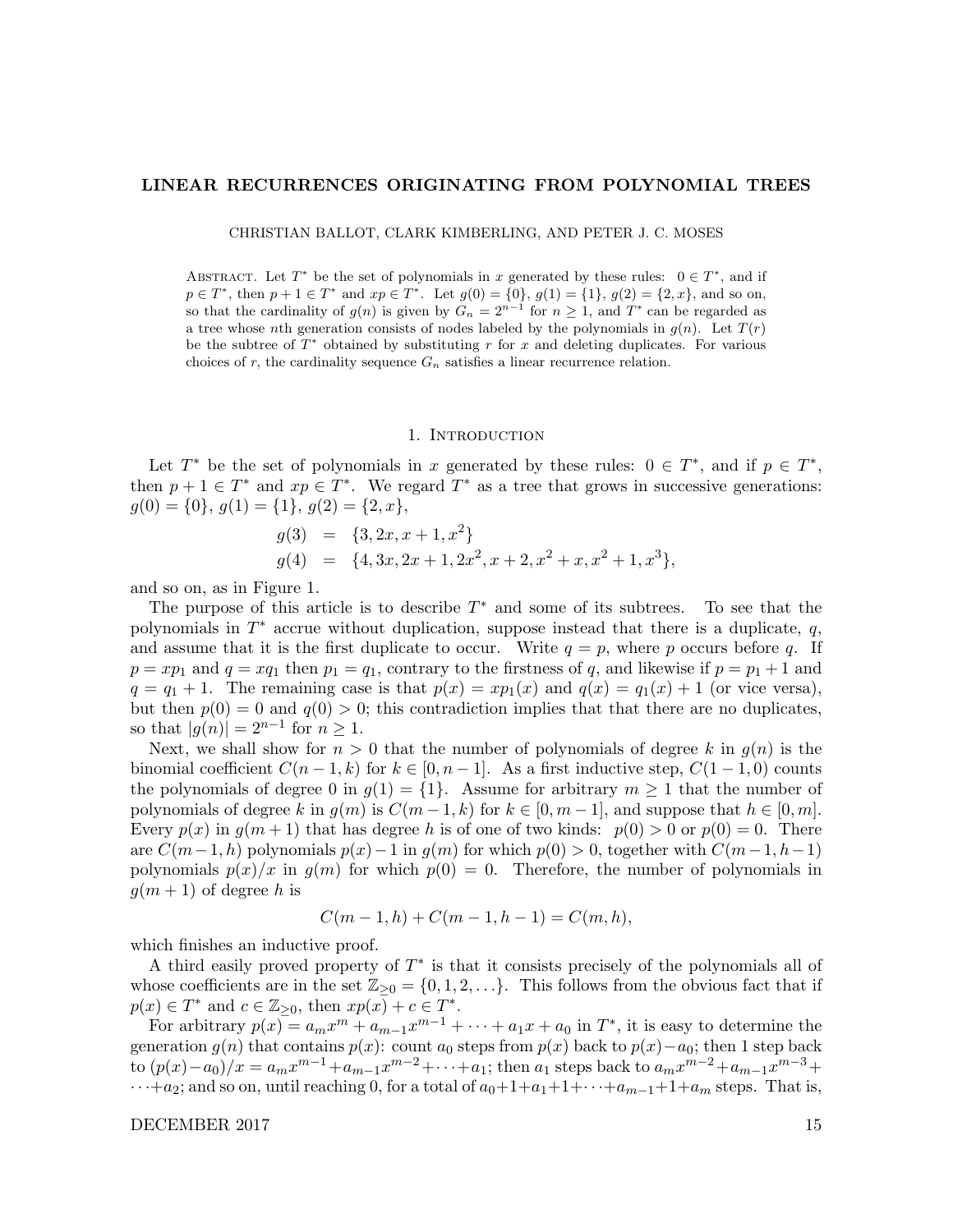

FIGURE 1. The tree  $T^*$ , generations  $g(0)$  to  $g(5)$ 

 $p(x) \in g(p(1)+m)$ . For example, the number of steps from 0 to the mth Fibonacci polynomial,  $F_m(x)$ , is  $m + F_m$ , since  $F_m(1) = F_m$ . (Here,  $F_m(x)$  is defined by the recurrence  $F_m(x) =$  $xF_{m-1}(x) + F_{m-2}(x)$  with  $F_0(x) = 0$ ,  $F_1(x) = 1$ , and  $F_m$  is defined by  $F_m = F_{m-1} + F_{m-2}$ with  $F_2 = F_1 = 1.$ 

Another easily proved property of  $T^*$  that involves Fibonacci numbers arises when we ask how many even polynomials are in  $g(n)$ . Recall that  $p(x)$  is even if  $p(-x) = p(x)$  and odd if  $p(-x) = -p(x)$ . Let  $u_n$  be the number of odd polynomials in  $g(n)$ , and  $v_n$  the number of even. Starting with  $u_1 = 0$  and  $v_1 = 1$ , we have  $v_n = v_{n-1} + u_{n-1}$  and  $u_n = v_{n-1}$ . Consequently, Starting with  $u_1 = 0$  and  $v_1 = 1$ , we have  $v_n = v_{n-1} + u_{n-1}$  and  $u_n = v_{n-1}$ . Consequently,<br>  $u_n = F_{n-1}$  and  $v_n = F_n$ . As a corollary, suppose that  $\sqrt{2}$  is substituted for x in  $T^*$ ; then the number of rationals (integers, actually) in  $g(n)$  is  $F_n$ .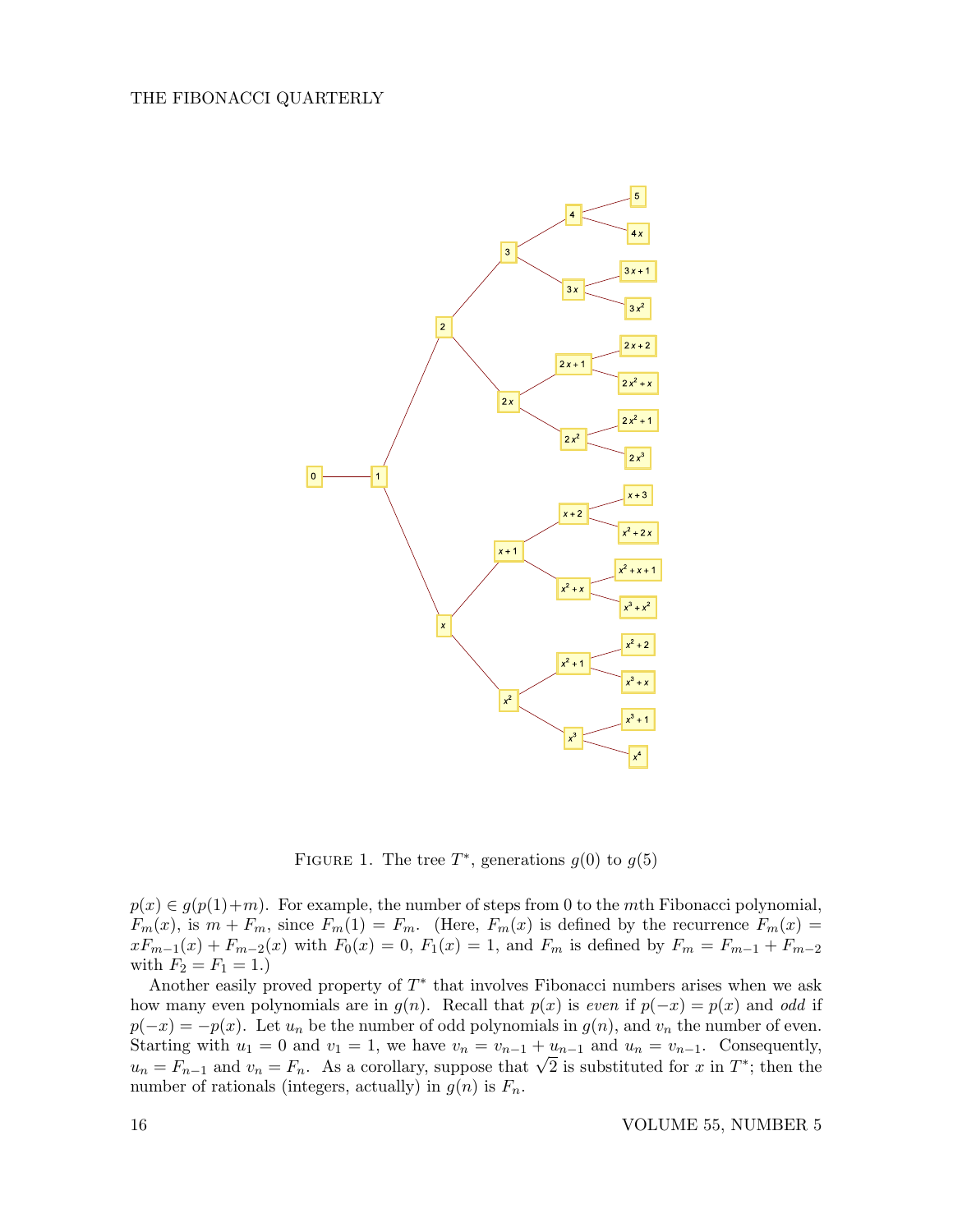The rest of this article concerns subtrees of  $T^*$ , which appear in various guises, which we shall call (1) polynomial form, (2) numeric form; and (3) tuple form. For the first of these, suppose that

$$
q(x) = x^m - q_{m-1}x^{m-1} - \dots - q_1x - q_0
$$

is a fixed polynomial of degree  $m \geq 1$ . Then the substitution of

$$
q_{m-1}x^{m-1}+\cdots+q_1x+q_0
$$

for  $x^m$  throughout  $T^*$  produces a labeling of  $T^*$  that includes duplicates. We consider two methods for their removal. In the first, the order in which the substitutions in each generation  $g(n)$  are made is "top-to-bottom"; i.e., with reference to Figure 1, starting at n and proceeding down to  $x^{n-1}$ . The other order is "bottom-to-top". The two trees that result need not be isomorphic, as we shall see in Section 2. For the top-to-bottom order, we denote the resulting tree by  $T(q(x))$ . The bottom-to-top tree we denote by  $\hat{T}(q(x))$ . Note that  $T(q(x))$  can be regarded as  $T^*$  mod  $q(x)$ .

Next, suppose that r is a nonzero complex number. Substituting r for x in  $T^*$  gives a tree whose nodes are numbers, and, after top-to-bottom deletion of all duplicates, we are left with a tree which we denote by  $T(r)$ . Likewise, bottom-to-top deletion of duplicates yields a tree  $\overline{T}(r)$ . If r is a zero of an irreducible polynomial  $q(x)$ , then  $T(r)$  is isomorphic to  $T(q(x))$ , and  $\widehat{T}(r)$  is isomorphic to  $\widehat{T}(q(x))$ . If r is a zero of a reducible polynomial, then  $T(r)$  is isomorphic to a subtree of  $T(q(x))$ , and  $\widehat{T}(r)$  is isomorphic to a subtree of  $\widehat{T}(q(x))$ . We call  $T(r)$  and  $\widehat{T}(r)$  numeric forms of a subtree of  $T^*$ .

In Sections 2 and 3, we discuss two particular examples of trees and see, for instance, that although  $T(r)$  and  $T(r)$  have much in common, they need not be isomorphic. Much of the paper henceforth studies the sequence  $(G_n)_{n>0}$ , where  $G_n = |g(n)|$  and  $g(n)$  is the nth generation of the tree  $T(r)$ , for various r. We either prove or conjecture that the sequences  $(G_n)$  are linear recurrences of special types that depend on r. In Section 4, we prove that  $(G_n)$ is (eventually) a linear recurrence for all  $r = \sqrt{d}$ ,  $d \geq 2$  an integer. Section 5 contains numeric tables for  $G_n$  corresponding to various specific trees, and a list of recurrence conjectures for  $(G_n)$  in six cases of families of trees. Section 6 deals with the trees  $T(1/d)$  and  $T(-d)$  for which we also prove or state theorems. Mathematica programs are given in a seventh section.

Before continuing, we summarize the main results of this introduction as a theorem.

**Theorem 1.1.** Let  $g(n)$  be the nth generation of the tree  $T^*$ , and  $G_n$  the cardinality of  $g(n)$ . Then

- (1)  $G_n = 2^{n-1}$  for  $n \ge 1$ .
- (2) The number of polynomials of degree k in  $q(n)$  is  $C(n-1, k)$ .
- (3)  $T^*$  consists of the polynomials that have nonnegative integer coefficients.
- (4) If  $p(x)$  has degree m, then  $p(x) \in g(p(1) + m)$ .
- (5) The number of odd polynomials in  $g(n)$  is  $F_{n-1}$ , and of even,  $F_n$ .

2. EXAMPLES:  $T(\text{GOLDEN RATIO})$ 

**Example 2.1.** Let  $q(x) = x^2 - x - 1$  and  $r = (1 + \sqrt{5})/2$ . The tree  $T(r)$  grows as in Figure 2.

Example 2.2. Let  $q(x) = x^2 - x - 1$  and  $r = (1 + \sqrt{5})/2$ . The tree  $\widehat{T}(r)$  grows as in Figure 3.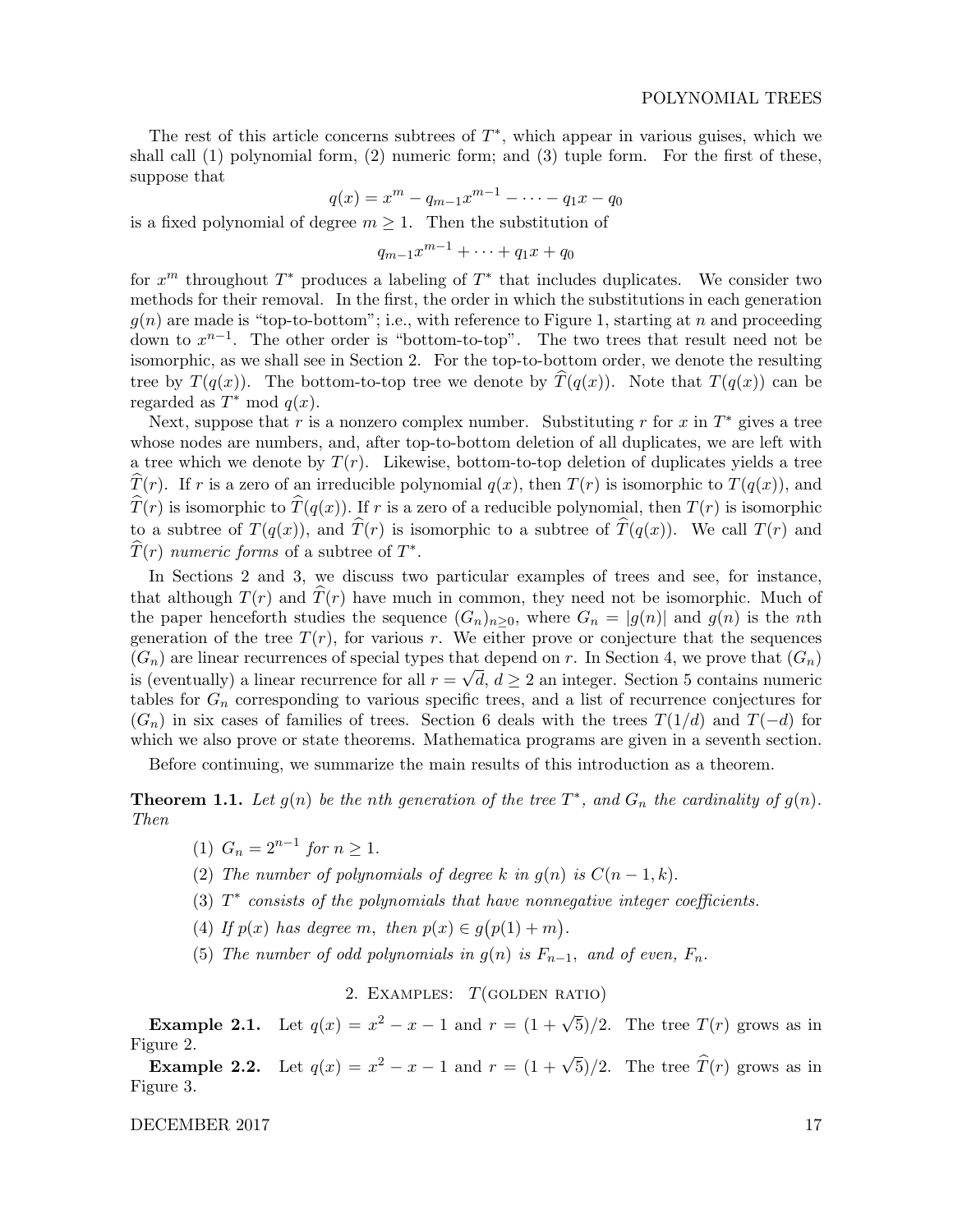

FIGURE 2. The tree  $T((1+\sqrt{5})/2)$ , generations  $g(0)$  to  $g(5)$ 



FIGURE 3. The tree  $\widehat{T}((1 + \sqrt{5})/2)$ , generations  $g(0)$  to  $g(5)$ 

18 VOLUME 55, NUMBER 5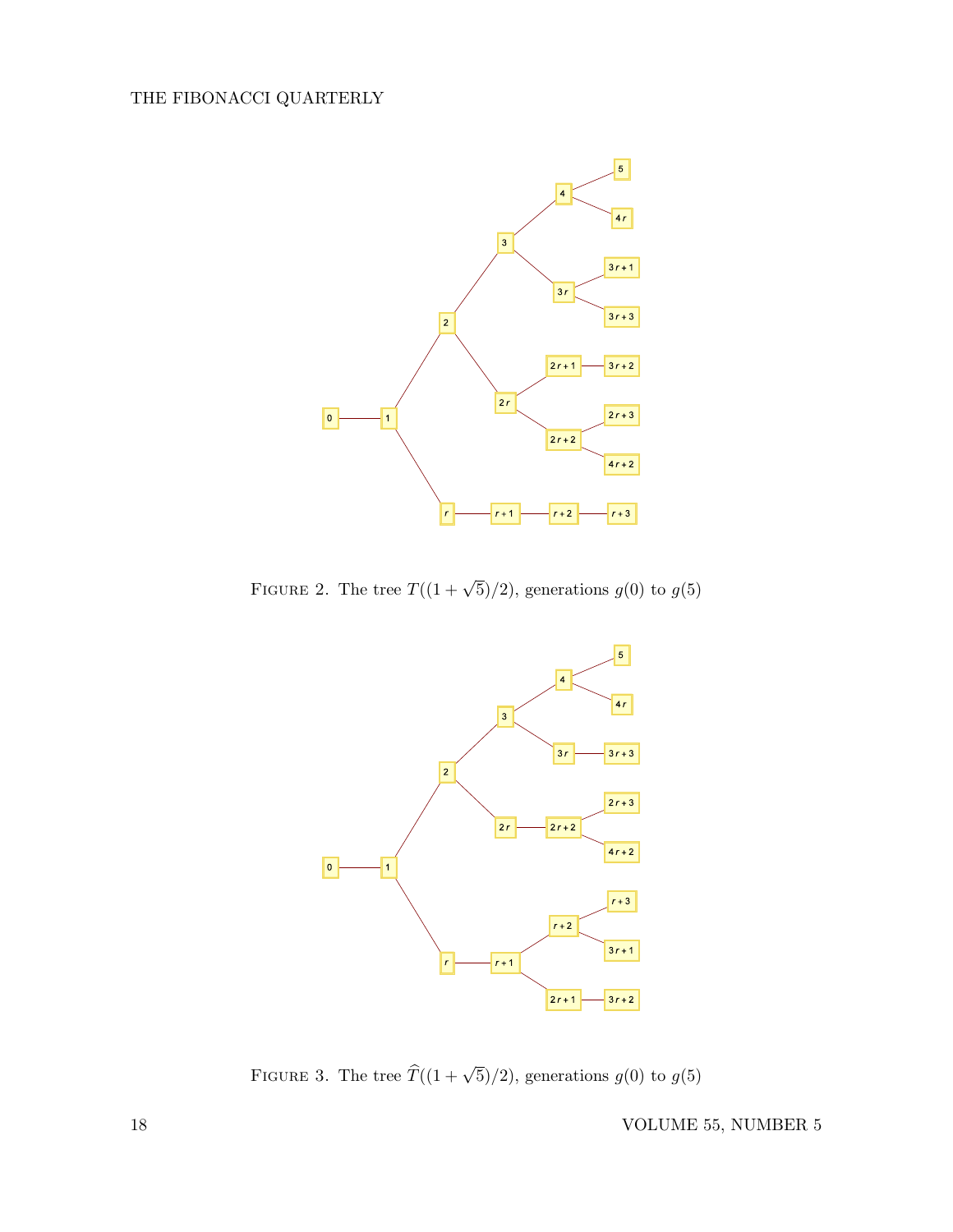

FIGURE 4. The tree  $T(1, 1)$ , generations  $g(0)$  to  $g(5)$ 

Continuing with  $r = (1 + \sqrt{5})/2$ , let  $g(n)$  be the *n*th generation of  $T(r)$  and let  $\hat{g}(n)$  be the nth generation of  $\widehat{T}(r)$ . Figures 2 and 3 show that  $g(n) = \widehat{g}(n)$  for  $n = 0, 1, ..., 5$ , and it is clear by induction that  $g(n) = \hat{g}(n)$  for all  $n \geq 0$ . Consider next the sizes of these generations: for those shown in the two figures, we have  $G_n = 1, 1, 2, 3, 5, 8, \cdots$ . In a bad moment, one might expect the sequence to continue with 13, 21, 34, but actually the next three terms are 12, 18, 25. The sequence is A252864 in the Online Encyclopedia of Integer Sequences [5]. Stoll [4] conjectured that

$$
G_n = G_{n-1} + G_{n-3} \text{ for } n \ge 12.
$$

Although  $T(r) = \hat{T}(r)$  as sets, it is easy to see that as trees,  $T(r)$  and  $\hat{T}(r)$  are not isomorphic. For example,  $T(r)$  has the path from 3 to  $r + 3$  in which three consecutive nodes each have outdegree 1, but  $\hat{T}(r)$  has no such path.

We turn now to a third way to represent a subtree of  $T^*$ , mentioned in Section 1 as tuple form. Write

$$
q(x) = x^2 - q_1 x - q_0.
$$

The tree  $T = T(q_1, q_0)$  is defined as follows:  $(0, 0) \in T$ , and if  $(j, k) \in T$ , then  $(j, k + 1) \in T$ and  $(jq_1 + k, jq_0) \in T$ , with duplicates removed as they occur (here, using the top-to-bottom method). As an example, take  $q_1 = q_0 = 1$ . It is easy to see that every ordered pair of nonnegative integers occurs exactly once in  $T(1, 1)$ . We write  $(j, k)$  as jk and note that  $T(1, 1)$  grows as in Figure 4. Of course,  $T(1, 1)$  is isomorphic to the tree in Figure 2. Clearly,  $T(1, 1)$  grows as in Figure 4. Or course,  $T(1, 1)$  is isomorphic to the tree in Figure  $T(1, 1)$  results from  $T(r)$ , for  $r = (1 + \sqrt{5})/2$ , by replacing each  $jr + k$  by  $(j, k)$ .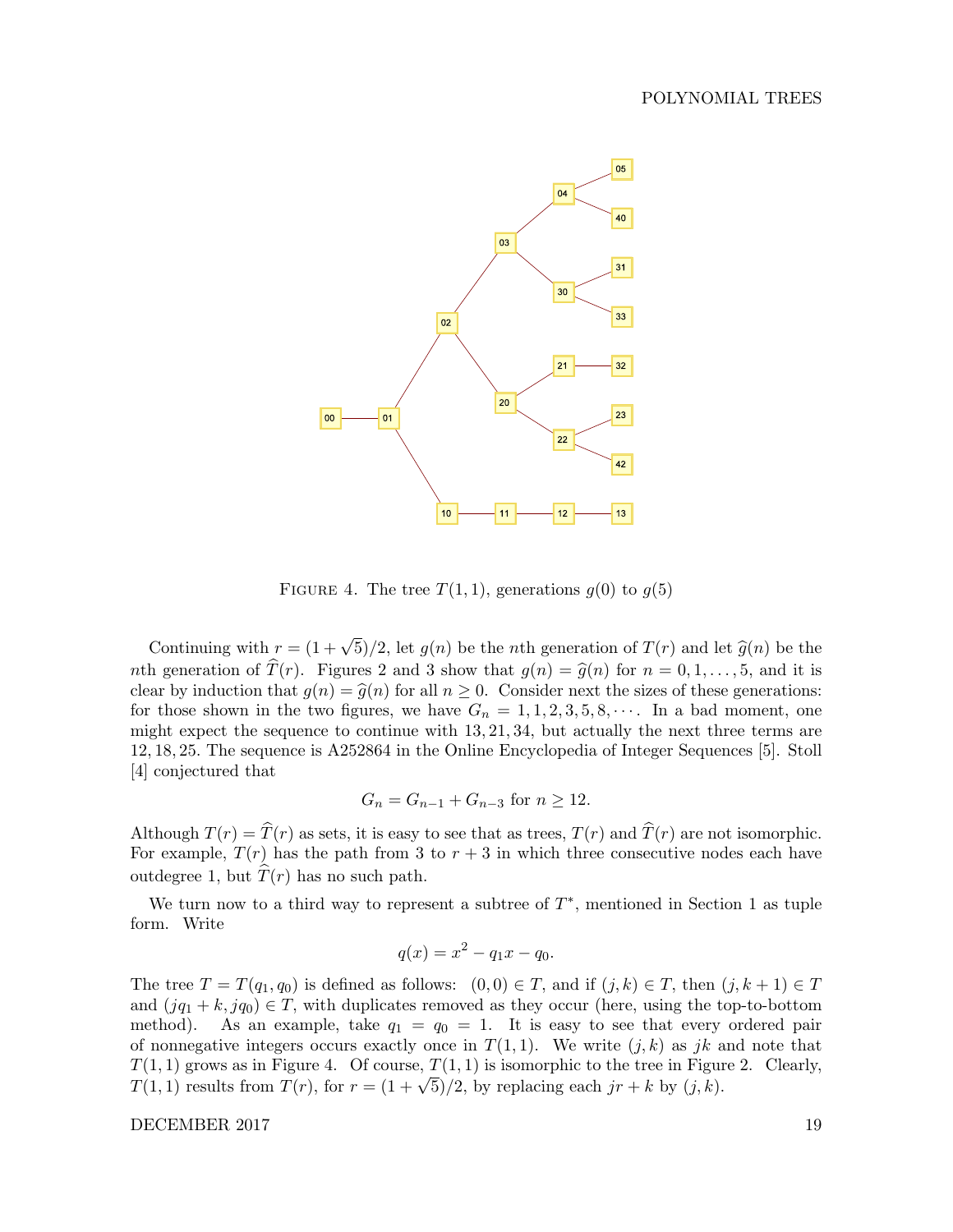# 3. EXAMPLE:  $T(i)$

Here, we take  $(q_1, q_0) = (0, -1)$ , corresponding to  $q(x) = x^2 + 1$  and  $r = i$ . Every Gaussian integer occurs exactly once in this tree,  $T(i)$ . We wish to determine which numbers are in each generation  $g(n)$ . It is convenient to work with nodes represented as vectors  $(j, k)$ , with these rules of generation:  $(j, k) \rightarrow (j, k+1)$  and  $(j, k) \rightarrow (k, -j)$ . There are nine easily verifiable types of containment:

C0:  $(0, 0) \in q(0)$ C1:  $(n-1,0) \in g(n)$  for  $n \geq 2$ 

- C2:  $(0, n) \in g(n)$  for  $n \ge 1$
- C3:  $(3-n,0) \in g(n)$  for  $n \ge 4$
- C4:  $(0, 2 n) \in g(n)$  for  $n \geq 3$
- C5:  $j \ge 1, k \ge 1, j + k + 1 \le n \Longrightarrow (j, k) \in g(n)$  for  $n \ge 3$
- C6:  $j \ge 1, k \ge 1, j + k + 3 \le n \Longrightarrow (-j, k) \in g(n)$  for  $n \ge 5$
- C7:  $j \ge 1, k \ge 1, j + k + 3 \le n \Longrightarrow (-j, -k) \in g(n)$  for  $n \ge 5$
- C8:  $j \ge 1, k \ge 1, j + k + 2 \le n \Longrightarrow (j, -k) \in g(n)$  for  $n \ge 4$

Taking all the containments together gives the results in Table 1.

| Table 1. Counting nodes in $g(n)$ of $T(i)$ |   |                  |                |                     |          |                |                  |                  |          |       |
|---------------------------------------------|---|------------------|----------------|---------------------|----------|----------------|------------------|------------------|----------|-------|
| $\it n$                                     |   |                  | C <sub>2</sub> | $\operatorname{C3}$ | C4       | C <sub>5</sub> | C6               |                  | C8       | $G_n$ |
| 0                                           | 1 | $\left( \right)$ | 0              | 0                   | 0        | 0              | $\left( \right)$ | $\left( \right)$ | 0        |       |
| 1                                           | 0 |                  | 0              | 0                   | $\theta$ |                | 0                |                  | 0        |       |
| $\overline{2}$                              | 0 |                  | 1              | $\mathbf{0}$        | 0        |                | U                |                  | $\theta$ | 2     |
| 3                                           | 0 |                  | 1              | 1                   | 0        |                | $\mathcal{O}$    |                  | 0        |       |
| 4                                           | 0 |                  | 1              |                     | 1        | 2              | 0                |                  | 1        |       |
| 5                                           | 0 |                  |                |                     | 1        | 3              |                  |                  | 2        |       |
| 6                                           | 0 |                  | 1              |                     | 1        | 4              | $\overline{2}$   | 2                | 3        | 15    |
|                                             | 0 |                  | 1              |                     |          | 5              | 3                | 3                | 4        | 19    |
| 8                                           | ∩ |                  |                |                     |          | 6              | 4                |                  | 5        | 23    |

The nine containent types enable an easy proof that for  $n \geq 4$ , the number of nodes in  $g(n)$ is  $4n-9$ , as stated without proof in [2].

4. THE TREE  $T(\sqrt{d}\,),\,d$  not a square, yields a recurrence of order  $d$ 

Here we prove that, for the tree  $T($ √ d), d not a square, the nth generation cardinality,  $G_n$ , is the sum of the previous d generation cardinalities  $G_{n-i}$ ,  $1 \leq i \leq d$ , for n large enough. The proof is a rewriting and a generalization of the elegant method of proof used by Michael Stoll in the case  $d = 2$  in [4]. √

Let  $d \geq 2$  be an integer, but not a square integer. Denote the set of numbers  $a+b$ e integer. Denote the set of numbers  $a+b\sqrt{d}$ , where a and b are nonnegative integers, by  $\mathbb{Z}_{\geq 0}[\sqrt{d}].$ 

For a number x in  $\mathbb{Z}_{\geq 0}[\sqrt{d}]$  define the length of x,  $\ell(x)$ , as the minimal number of steps needed to obtain x from 0, where two steps are allowed, namely  $y \mapsto y + 1$  and  $y \mapsto y\sqrt{d}$ . Clearly  $g(n) = \{x; \ell(x) = n\}$ . Note that every number x of the prescribed form  $a + b\sqrt{d}$  has a unique expansion of the form

$$
c_0 + c_1 \sqrt{d} + c_2 \sqrt{d}^2 + \dots + c_k \sqrt{d}^k,
$$
\n(4.1)

where the  $c_i$ 's are in  $\{0, 1, \ldots, d-1\}$  and  $c_k > 0$ . When convenient, we write  $k_x$  for k and, if  $k \geq 1, c_x^-$  for  $c_{k-1}$ .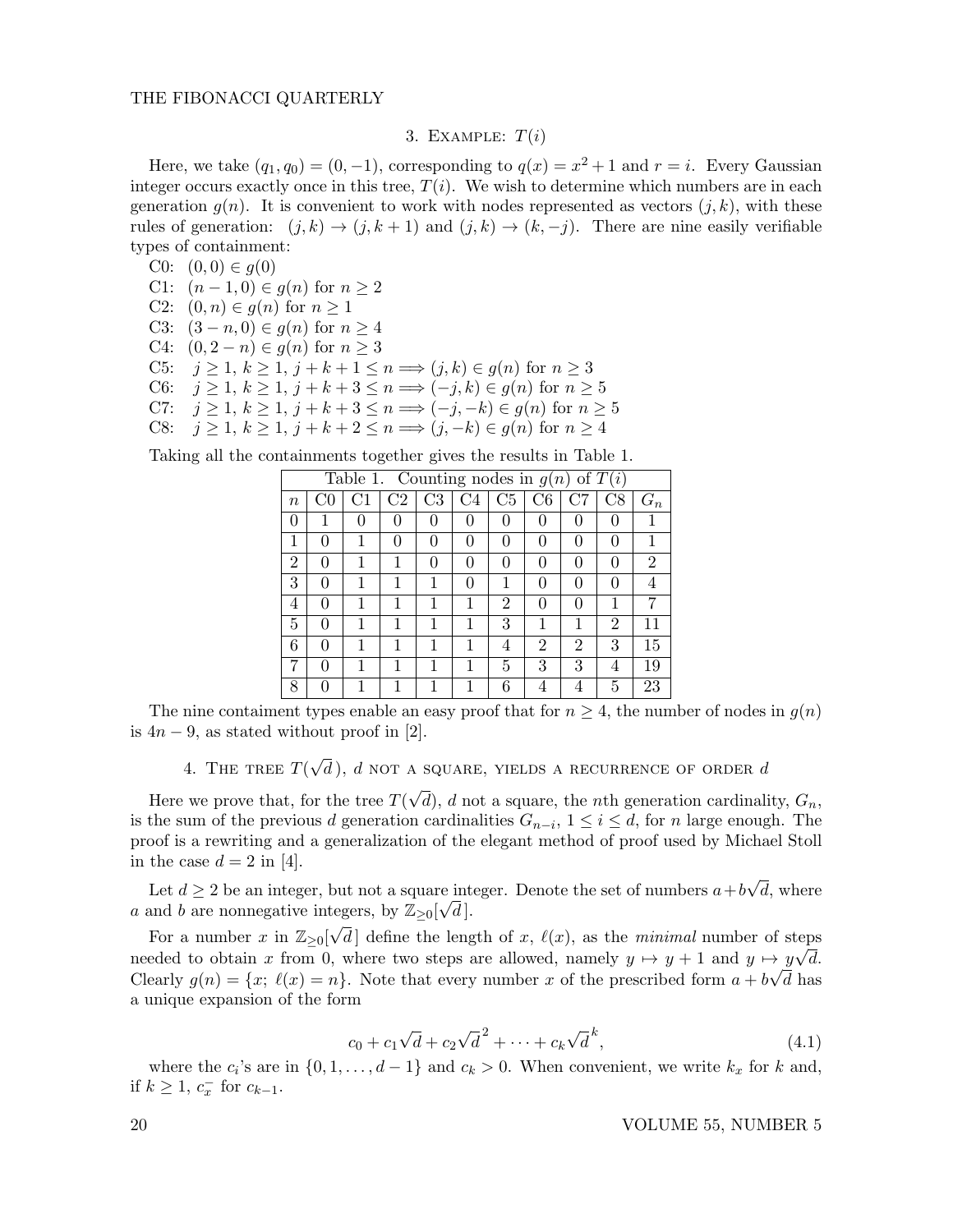To see that (4.1) holds, write both a and b in base d and use  $d =$ √  $\overline{d}^2$ . The uniqueness of the writing comes from the uniqueness of the d-ary expansion of any nonnegative integer and the fact that  $a + b\sqrt{d} = a' + b'\sqrt{d}$ , a, b, a' and b' integers, implies  $a = a'$  and  $b = b'$ .

**Lemma 4.1.** Suppose  $d \geq 2$ . Let  $x = c_0 + c_1$ √  $d+c_2$ √  $\overline{d}^2 + \cdots + c_k$ √  $\overline{d}^k$ , where  $c_i \in \{0,1,\ldots,d-1\}$ **Lemma 4.1.** Suppose  $a \geq 2$ . Let  $x = c_0 + c_1 \vee a + c_2 \vee a + \cdots + c_k \vee a$ , where  $c_i \in \{0, 1\}$ ,  $0 \leq i \leq k$ , and  $c_k \neq 0$ . Then  $\ell(x) = \ell'(x)$  unless  $d = 2$  and  $x = 1$  or  $\sqrt{2}$ , where

$$
\ell'(x) := \begin{cases} k + s(x), & \text{if } d \ge 3, \\ k + s(x) + c_{k-1} - 1, & \text{if } d = 2, \end{cases}
$$

with the convention that  $c_{-1} = 0$  if  $k = 0$ , and  $s(x) = \sum_{i=0}^{k} c_i$ .

*Proof.* Since the set of x's of the form  $a + b$ √  $d$ , where  $a$  and  $b$  are nonnegative integers, is countable and these numbers can be listed in increasing order, we can use a proof by induction. countable and these numbers can be listed in increasing order, we can use a proof by induction.<br>Note that, for  $d = 2$ ,  $\ell(2) = 2 = \ell'(2)$  and  $\ell(1 + \sqrt{2}) = 3 = \ell'(1 + \sqrt{2})$ . So, when  $d = 2$ , Note that, for  $a = 2$ ,  $\ell(2) = 2 = \ell(2)$  and  $\ell(1 + \sqrt{2}) = 3 = \ell(1 + \sqrt{2})$ . So, when  $a = 2$ , assume  $x > 1 + \sqrt{2}$  with consequently  $k_x \ge 2$ , and assume  $x > 1$  when  $d \ge 3$ . By the inductive assume  $x > 1 + \sqrt{2}$  with consequently  $\kappa_x \geq 2$ , and assume  $x > 1$  when  $a \geq 3$ . By the inductive hypothesis we have, in case  $x - 1$  and  $x/\sqrt{d}$  are of the prescribed form  $a + b\sqrt{d}$ , with a and hypothesis we have, in case  $x - 1$  and  $x/\sqrt{a}$  are of the prescribed form  $a + b\sqrt{a}$ , with a and b nonnegative integers, that  $\ell(x - 1) = \ell'(x - 1)$  and  $\ell(x/\sqrt{d}) = \ell'(x/\sqrt{d})$ . If  $c_0 \ge 1$  in x, then clearly  $\ell(x) = \ell(x - 1) + 1 = \ell'(x - 1) + 1 = \ell'(x)$ , where the last equality holds because  $k_{x-1} = k_x$  and  $s(x-1) = s(x) - 1$ , and  $c_{x-1}^- = c_x^-$  when  $d = 2$  because  $k_x \ge 2$ . If  $c_0 = 0$ , then either  $a = 0$  or  $a = c_{2m}d^m$  (possibly) higher terms  $c_{2i}d^i$ ,  $(i > m \ge 1$  and  $c_{2m} \ne 0$ ), where  $x = a + b\sqrt{d}$ . Then

$$
\ell(x) \le \ell(x/\sqrt{d}) + 1 = \ell'(x/\sqrt{d}) + 1 = \ell'(x). \tag{4.2}
$$

If  $a = 0$ , then (4.2) is an equality because  $x - 1 \notin \mathbb{Z}_{\geq 0}[\sqrt{\frac{1}{n}}]$ d. Assume  $a > 0$ . Since  $\ell(x) =$  $u = 0$ , then (4.2) is an equality because  $x - 1 \notin \mathbb{Z}_{\geq 0}[\sqrt{a}]$ . Assume  $a > 0$ . Since  $\ell(x) = 1 + \min{\ell(x/\sqrt{d}), \ell(x - 1)}$ , we have, from (4.2),  $\ell'(x) = \ell(x)$  if  $\ell(x/\sqrt{d}) \leq \ell(x - 1)$ , that is, if  $\ell'(x) - 1 \leq \ell'(x - 1)$ . Now

$$
a-1 = (d-1)\sum_{i=0}^{m-1} d^i + (c_{2m}-1)d^m + \cdots
$$

Suppose first  $d \ge 3$ . Then,  $\ell'(x-1) = k_{x-1} + (s(x) + m(d-1) - 1)$ . But  $k_{x-1} \ge k_x - 2$  with equality iff  $k_x = 2m$ ,  $c_{2m} = 1$  and  $c_x = 0$ . Hence,  $\ell'(x-1) \ge (k_x + s(x)) + m(d-1) - 3 \ge \ell'(x) - 1$ with equality in the latter inequality iff  $d = 3$  and  $m = 1$ .

Suppose now  $d = 2$ . If  $k_{x-1} = k_x$ , then  $\ell'(x-1) \geq k_x + (s(x) + m - 1) - 1 \geq k_x + s(x) - 1 \geq$ Suppose now  $u = 2$ . If  $\kappa_{x-1} - \kappa_x$ , then  $\epsilon(x-1) \leq \kappa_x + (s(x)+m-1) - 1 \leq \kappa_x + s(x)-1 \leq$ <br>  $\ell'(x) - 1$ . Suppose  $k_{x-1} < k_x$ . If  $m = 1$ , then, since  $x > 1 + \sqrt{2}$  and  $c_0 = 0$ , we find that  $x = \sqrt{2} + 2$ . Thus,  $\ell'(x - 1) = 3 \ge 4 - 1 = \ell'(x) - 1$ . Hence, we may now assume  $m \ge 2$ . If  $k_{x-1} = k_x - 2$ , then  $c_x^- = 0$  and  $\ell'(x-1) \ge 2m-2+(s(x)+m-1)-1 \ge 2m+s(x)-2 = \ell'(x)-1$ . If  $k_{x-1} = k_x - 1$ , then  $c_x^- = 1$  and  $\ell'(x-1) = 2m - 1 + (s(x) + m - 1) + 0 \ge 2m + s(x) =$  $\ell'(x) > \ell'$  $(x) - 1.$ 

**Definition.** For  $i = 0, ..., d - 1$ , write  $S^i$  for the set of x in  $\mathbb{Z}_{\geq 0}[\sqrt{\frac{1}{n}}]$ d with  $c_0 \equiv i \pmod{d}$ , and  $S_n^i$  for  $g(n) \cap S^i$ .

Consider the following  $2d - 1$  conditional steps

$$
x \in S^{d-1} \mapsto x\sqrt{d} \in S^0, \text{ and } x \in S^i \searrow \begin{cases} 1 + x \in S^{i+1}, \\ x \sqrt{d} \in S^0, \end{cases} \quad (0 \le i \le d-2). \tag{4.3}
$$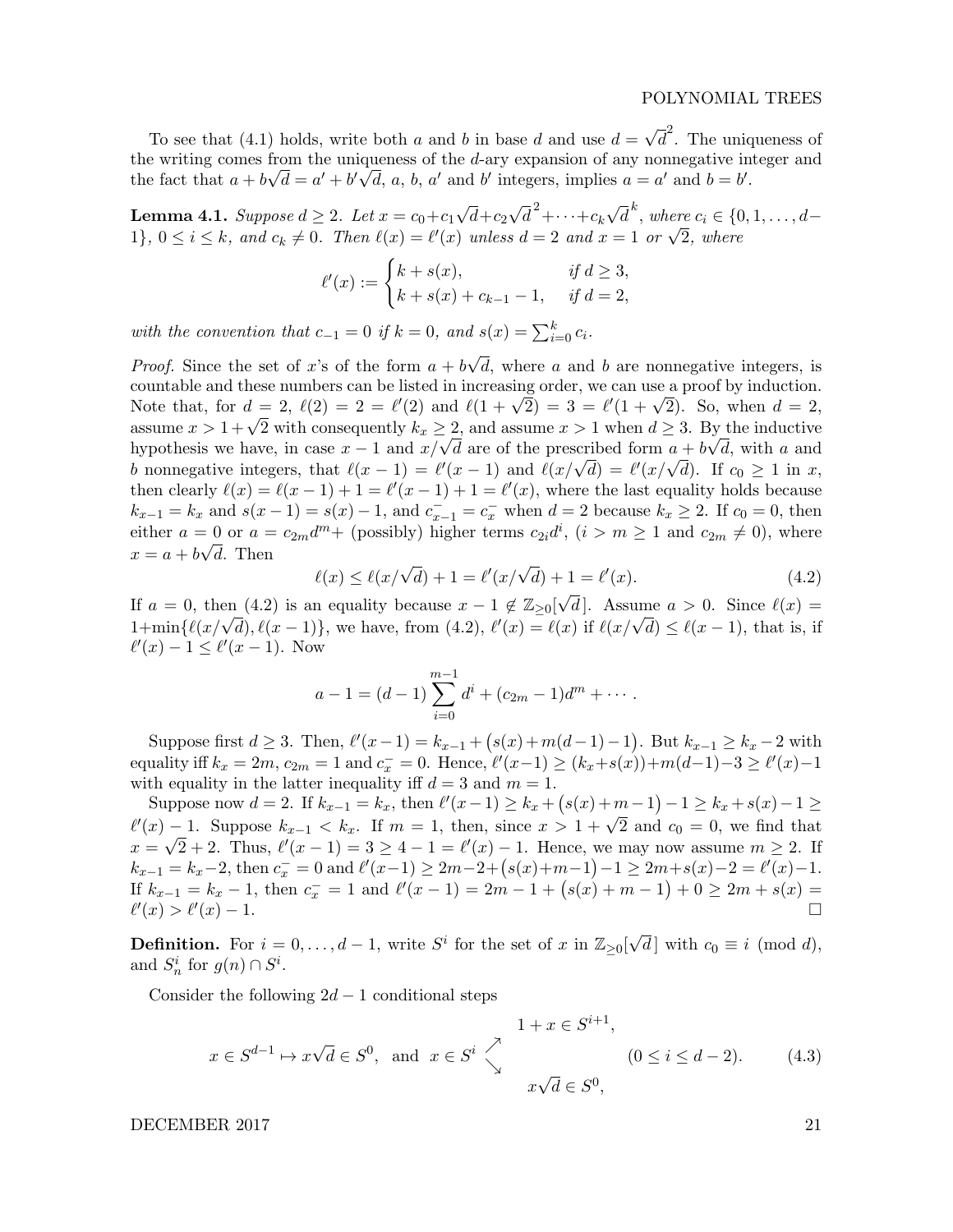**Lemma 4.2.** If  $d \geq 3$ , then there is exactly one path from 0 to x that uses the steps in  $(4.3)$ for all x in  $\mathbb{Z}_{\geq 0} + \mathbb{Z}_{\geq 0} \sqrt{d}$ , and this path is minimal, i.e., it contains  $\ell(x)$  steps. If  $d = 2$ , then for all x satisfying  $\ell(x) \geq 3$ , there is a unique minimal path from one of the three nodes 3, for an x sansfying  $e(x) \geq s$ , there is a unique mit<br> $2\sqrt{2}$  and  $1 + \sqrt{2}$  in g(3) to x using the steps (4.3).

Proof. The existence of a path is easily seen to be true as the steps in  $(4.3)$  allow moving from any  $c_1 + c_2$ √  $d + \cdots + c_k$ √  $\overline{d}^{k-1}$  to  $c_0 + c_1$ √  $d + c_2$ √  $\overline{d}^2 + \cdots + c_k$ √  $\overline{d}^k$  for any  $c_0, 0 \leq c_0 < d$ . The uniqueness can be seen by observing that all nonzero  $x \in \mathbb{Z}_{\geq 0}[\sqrt{d}]$  have at most one The uniqueness can be seen by observing that an honzero  $x \in \mathbb{Z}_{\geq 0}[\sqrt{a}]$  have at most one predecessor using any of the  $2d - 1$  functions described in (4.3), namely  $x/\sqrt{d}$  if  $x \in S^0$ , and  $x-1$  otherwise. Suppose  $d \geq 3$ . Each of the  $2d-1$  steps in (4.3) produces an increment of 1 in the  $\ell'$  function. Since  $\ell'(0) = 0$ , this path reaches x in  $\ell'(x)$  steps. By Lemma 4.1,  $\ell'(x) = \ell(x)$ so that this path to x is minimal. If  $d = 2$ , then applying one the three steps in (4.3) to some x with  $\ell(x) \geq 3$  also increases  $\ell'$  by 1. (This is not true before the third generation as The x with  $\ell(x) \ge 3$  also increases  $\ell$  by 1. (This is not true before the third generation as  $\sqrt{2} \mapsto 1 + \sqrt{2}$  is a step in (4.3), but  $\ell'(1 + \sqrt{2}) = 3$  and  $\ell'(\sqrt{2}) = 1$ .)

**Theorem 4.3.** Let  $d \geq 2$  be a non-square integer. Consider the tree generated by the two steps  $x \mapsto 1 + x$  and  $x \mapsto x\sqrt{d}$  starting with  $x = 0$ . Then, with  $G_k$  denoting the cardinality of the generation  $g(k)$ , we find that

$$
G_{n+d} = \sum_{i=0}^{d-1} G_{n+i},
$$

for all  $n > 3$ , if  $d = 2$ , and for all  $n > 1$ , if  $d > 3$ .

*Proof.* Suppose either  $d = 2$  and  $n \geq 5$ , or,  $d \geq 3$  and  $n \geq d + 1$ , then, by (4.3) and Lemma 4.2, we see that

$$
G_n = S_{n-1}^{d-1} + 2\sum_{i=0}^{d-2} S_{n-1}^i = G_{n-1} + \sum_{i=0}^{d-2} S_{n-1}^i.
$$

But  $S_{n-1}^0 = G_{n-2}, S_{n-1}^1 = S_{n-2}^0 = G_{n-3}, S_{n-1}^2 = S_{n-2}^1 = S_{n-3}^0 = G_{n-4}, \dots, S_{n-1}^{d-2} = S_{n-2}^{d-3} =$  $\cdots = S_{n+1-d}^0 = G_{n-d}$ . Thus,  $G_n = \sum_{i=1}^d G_{n-i}$ .

**Remark.** When  $d = 2$ , we find that  $G_n = L_{n-1}$  for all  $n \geq 3$ , where  $L_k$  is the kth Lucas number. When  $d \geq 3$  and not a square, then  $G_i = 2^{i-1}$  for  $1 \leq i \leq d-1$  and  $G_d = 2^d - 1$ . For  $d = 3$ ,  $(G_n)$  was seen as a companion to the tribonacci sequence and  $G_n$  proved to count compositions of n into parts 1 or 2 (mod 3) in [3]. More generally, for all  $d \geq 3$ ,  $G_n$  was proved to count compositions of n into parts  $1, 2, \dots, d-1 \pmod{d}$  in [1, Theorem 8].

**Remark.** If  $d = m^2$  for some integer  $m \geq 2$ , then it was shown in [2, Theorem 2.1] that  $G_{n+m} = \sum_{i=0}^{m-1} G_{n+i}$ , for all  $n \geq 2$ , with  $G_i = 2^{i-1}$ ,  $1 \leq i \leq m-1$ , and  $G_m = 2^{m-1} - 1$ . However, the method used for proving Theorem 4.3 also works for the case  $d = m^2$  provided we use the *m*-ary representation of positive integers. We briefly illustrate this for  $m = 3$ . For x a positive integer, write

$$
x = c_0 + c_1 3 + c_2 3^2 + \dots + c_k 3^k,
$$

where the  $c_i$ 's are 0, 1 or 2, and  $c_k \neq 0$ . Define  $\ell'(x) := k + s(x)$ , where  $s(x) = \sum_{i=0}^k c_i$ . Then we can show inductively that  $\ell(x) = \ell'(x)$ . Denote the positive integers congruent to i (mod 3) by  $S^i$ , and the intersection of  $S^i$  with  $g(n)$  by  $S_n^i$ . Then we may observe that with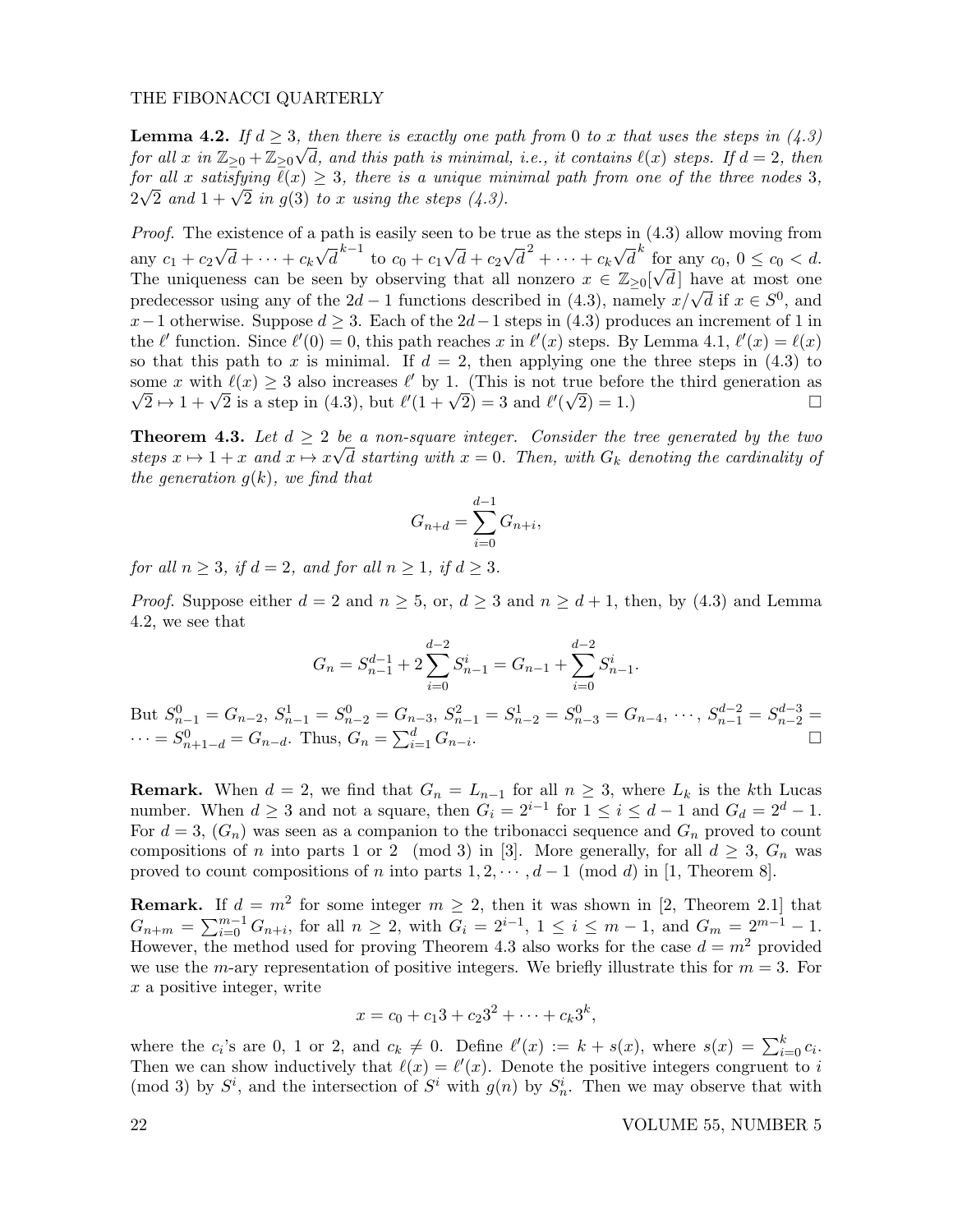the five steps

$$
x \in S^2 \mapsto 3x \in S^0, \text{ and } x \in S^i \searrow \begin{cases} 1 + x \in S^{i+1}, \\ 3x \in S^0, \end{cases} \quad (i = 0 \text{ or } 1),
$$

there is a unique minimal path from 0 to every positive integer x (each  $x \in \mathbb{Z}_{\geq 1}$  has a unique predecessor, namely  $x/3$  if  $x \in S^0$  and  $x-1$  if  $x \in S^1 \cup S^2$ ). Then, for  $n \geq 4$ ,  $G_n = S_n^0 + S_n^1 + S_n^2 = G_{n-1} + S_{n-1}^0 + S_{n-1}^1 = G_{n-1} + G_{n-2} + S_{n-2}^0 = G_{n-1} + G_{n-2} + G_{n-3}$ 

# 5. More examples

Recalling that  $q(x)$  in Example 4 is simply  $x^2 - 2$ , it is natural to discover that for other choices of  $q(x) = x^2 - q_1 x - q_0$ , the resulting generations  $q(n)$  appear to have linearly recurrent cardinality sequences  $(G_n)$ . Some proofs of the computer-detected recurrences reported in Table 5 and 6 might be challenging. Most of the entries in the column headed "linear recurrence" are conjectured as "eventual"; i.e., the recurrence applies after some unspecified number of initial terms. An alternative way to represent these recurrences, including initial terms, is by Mathematica, as in Program 5 in Section 7. The number of initial terms before linear recurrence applies is quite remarkable in some cases. For example, for  $q(x) = x^2 + x - 1$ , linear recurrence applies after 24 initial terms, as indicated by the following Mathematica code:

> Join[{1, 1, 2, 4, 7, 11, 16, 23, 31, 43, 62, 90, 131, 191, 279, 408, 597, 873, 1279, 1874, 2746}, LinearRecurrence[{1, 0, 1}, {4023, 5896, 8641}, 30]]

| Table 5. Linear recurrences for $(G_n)$ |                                          |                              |  |  |
|-----------------------------------------|------------------------------------------|------------------------------|--|--|
| q(x)                                    | $G_n$                                    | linear recurrence            |  |  |
| $\overline{x^2-1}$                      | 1, 1, 2, 4, 4, 5, 6, 7, 8, 9, 10,        | $2, -1$                      |  |  |
| $x^2-2$                                 | 1, 1, 2, 3, 4, 7, 11, 18, 29,            | 1,1                          |  |  |
| $x^2-3$                                 | 1, 1, 2, 3, 6, 11, 20, 37, 68,           | 1, 1, 1                      |  |  |
| $x^2-4$                                 | 1, 1, 2, 4, 7, 14, 27, 52, 100,          | 1, 1, 1, 1                   |  |  |
| $x^2 - x + 1$                           | $1, 1, 2, 4, 7, 11, 16, 22, 28, 34, 40,$ | $2, -1$                      |  |  |
| $x^2-2x+1$                              | $1, 1, 2, 4, 7, 11, 16, 22, 29, 37, 46,$ | $3, -3, 1$                   |  |  |
| $x^2-3x+1$                              | 1, 1, 2, 4, 7, 13, 23, 42, 75, 136,      | $1, 2, -1$                   |  |  |
| $\overline{x^2-4x+1}$                   | 1, 1, 2, 4, 8, 15, 29, 56, 107, 206,     | $1, 1, 2, -1$                |  |  |
| $\overline{x^2-5x+1}$                   | 1, 1, 2, 4, 8, 16, 31, 61, 120, 236,     | $1, 1, 1, 2, -1$             |  |  |
| $x^2 - x - 1$                           | 1, 1, 2, 3, 5, 8, 12, 18, 25,            | 1, 0, 1                      |  |  |
| $x^2-3x-1$                              | 1, 1, 2, 4, 8, 15, 29, 55, 104,          | 1, 1, 1, 0, 1                |  |  |
| $x^2-5x-1$                              | 1, 1, 2, 4, 8, 16, 32, 63, 125, 247,     | 1, 1, 1, 1, 1, 0, 1          |  |  |
| $x^2-2x-1$                              | 1, 1, 2, 4, 7, 13, 23, 40, 70, 123,      | $2, -1, 1$                   |  |  |
| $x^2-4x-1$                              | 1, 1, 2, 4, 8, 16, 31, 61, 119, 232,     | $2, -1, 2, -1, 1$            |  |  |
| $x^2-6x-1$                              | 1, 1, 2, 4, 8, 16, 32, 64, 127, 253,     | $2, -1, 2, -1, 2, -1, -1, 1$ |  |  |

For each  $q(x)$  in Table 5, an unspecified but compelling number of terms satisfying the conjectured recurrence were checked. For example, for  $q(x) = x^2 - x + 1$ , the number of terms checked for the recurrence was 142, beginning with  $G_8 = 28$ . Also, regarding Table 5, note, for example, that the tree  $T(x^2-4)$  contains isomorphic images of  $T(2)$  and  $T(-2)$  as proper subtrees.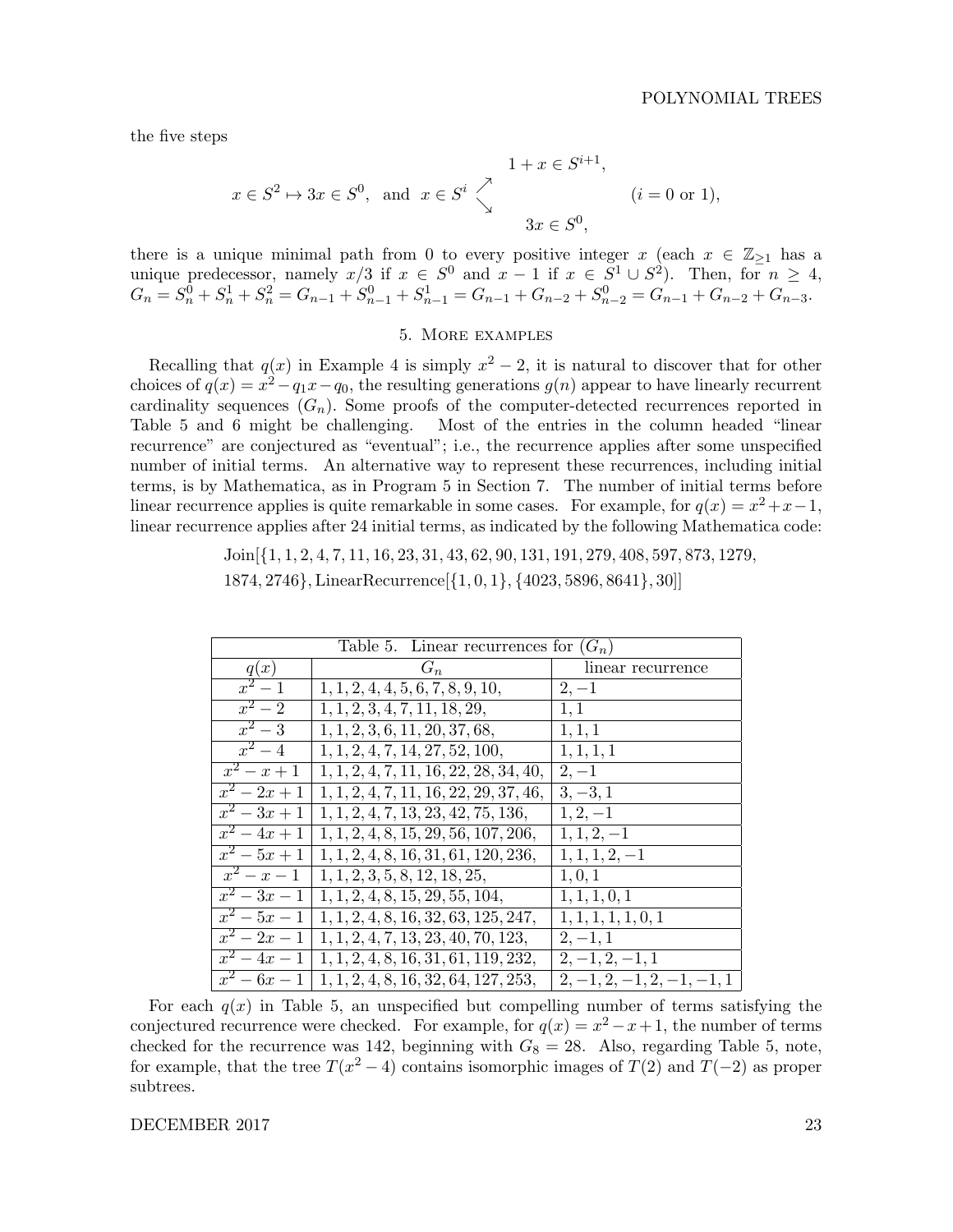| Table 6. Linear recurrences for $(G_n)$ |                                                                        |                                 |  |  |
|-----------------------------------------|------------------------------------------------------------------------|---------------------------------|--|--|
| q(x)                                    | $G_n$                                                                  | (conjectured) linear recurrence |  |  |
|                                         | $x^2-3x+2$   1, 1, 2, 4, 8, 15, 27, 47, 80, 134, 222,   3, -2, -1, 1   |                                 |  |  |
|                                         | $x^2-4x+2$   1, 1, 2, 4, 8, 15, 29, 55, 105, 200, 381,                 | $ 1, 2, 0, -1$                  |  |  |
|                                         | $x^2-5x+2$ 1, 1, 2, 4, 8, 16, 31, 61, 120, 235, 461, 1, 1, 2, 0, -1    |                                 |  |  |
|                                         | $x^2-6x+2$ 1, 1, 2, 4, 8, 16, 32, 63, 125, 248, 492, 1, 1, 1, 2, 0, -1 |                                 |  |  |
|                                         | $\overline{x^2-4x+3}$ 1, 1, 2, 4, 8, 16, 31, 59, 111, 207, 384,        | $3, -2, 0, -1, 1$               |  |  |
|                                         | $x^2-5x+3$   1, 1, 2, 4, 8, 16, 31, 61, 119, 233, 455,                 | $ 1, 2, 0, 0, -1$               |  |  |
|                                         | $x^2-6x+3$ 1, 1, 2, 4, 8, 16, 32, 63, 125, 248, 491, 1, 1, 2, 0, 0, -1 |                                 |  |  |
|                                         | $x^2-7x+3$   1, 1, 2, 4, 8, 16, 32, 64, 127, 253, 504,                 | $ 1, 1, 1, 2, 0, 0, -1$         |  |  |

For each  $q(x)$  in Table 6, a number of terms satisfying the conjectured recurrence were checked. For example, for  $q(x) = x^2 - 3x + 2$ , the number of terms checked for the recurrence was 37, beginning with  $G_4 = 8$ . Tables 5 and 6 suggest that patterns associated with each form of equation depend on two cases: (1) two real zeros, or (2) two nonreal zeros, and the examples in the two tables are arranged in groups that suggest the following conjectures:

1. If  $q(x) = x^2 - kx + 1$ , where  $k > 2$ , then  $(G_n)$  satisfies the linear recurrence with coefficients  $k=2$  terms

$$
(1, 1, \ldots, 1, 2, -1)
$$
, and initial terms  $(1, 1, 2, \ldots, 2^{k-1}, 2^k - 1)$ .

2. If  $q(x) = x^2 - (2k+1)x - 1$ , where  $k > 0$ , then  $(G_n)$  satisfies the linear recurrence with coefficients

$$
\overbrace{(1,1,\ldots,1}^{2k+1 \text{ terms}},0,1), \text{ and initial terms } (1,1,2,\ldots,2^{2k+1},2^{2k+2}-1).
$$

3. If  $q(x) = x^2 - 2kx - 1$ , where  $k > 1$ , then  $(G_n)$  satisfies the linear recurrence with coefficients

$$
(2, -1, 2, -1, \ldots, 2, -1, 1), \text{ and initial terms } (1, 1, 2, \ldots, 2^{2k}, 2^{2k+1} - 1).
$$

4. If  $q(x) = x^2 - kx + 2$ , where  $k > 3$ , then  $(G_n)$  satisfies the linear recurrence with coefficients

$$
(\overbrace{1,1,\ldots,1}^{k-3 \text{ terms}},2,0,-1), \text{ and initial terms } (1,1,2,\ldots,2^{k-1},2^k-1).
$$

5. If  $q(x) = x^2 - kx + 3$ , where  $k > 4$ , then  $(G_n)$  satisfies the linear recurrence with coefficients

$$
(\overbrace{1,1,\ldots,1}^{k-4 \text{ terms}},2,0,0,-1), \text{ and initial terms } (1,1,2,\ldots,2^{k-1},2^k-1).
$$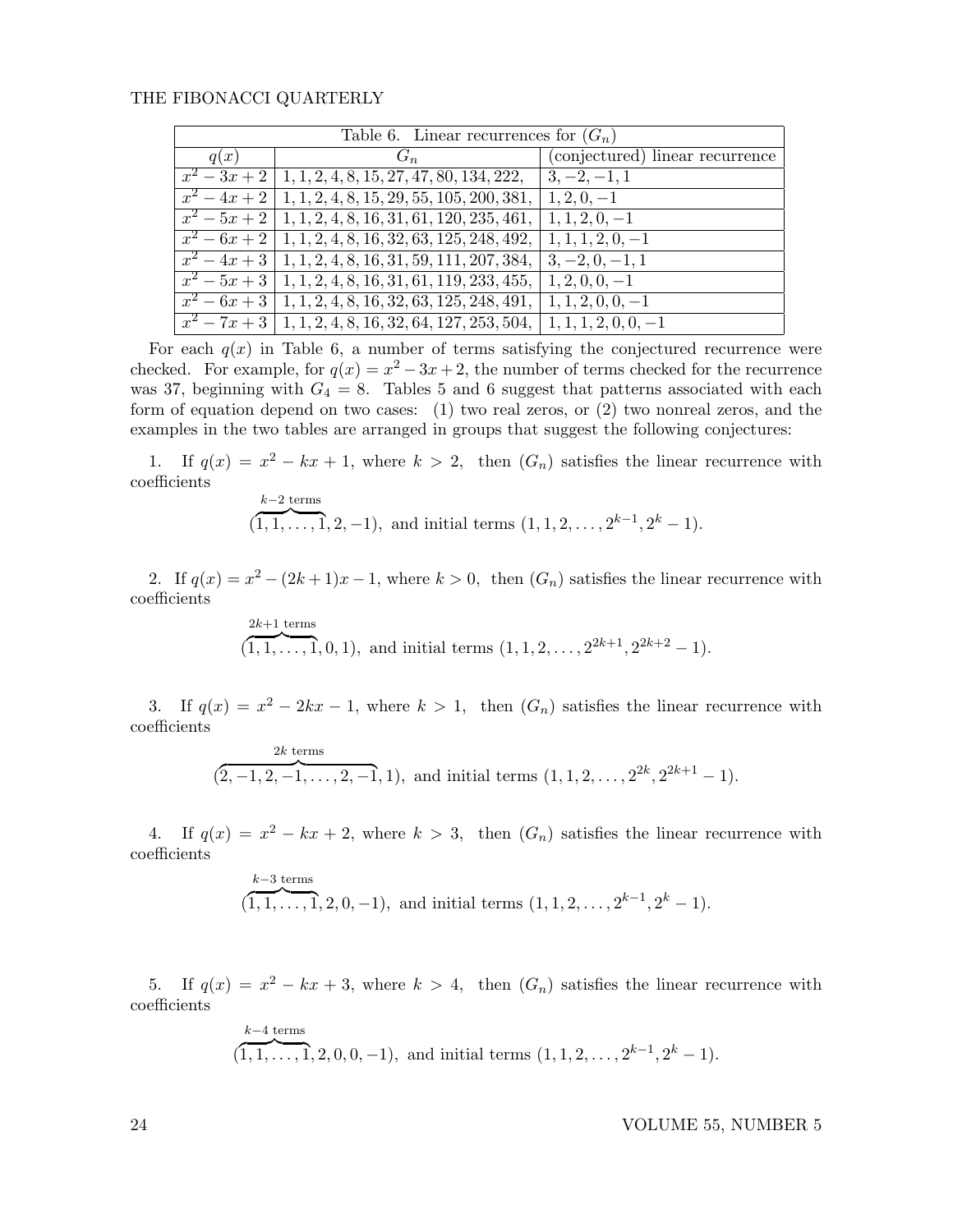6. If  $q(x) = x^2 - kx + (k-1)$ , where  $k > 2$ , then  $(G_n)$  satisfies the linear recurrence with coefficients

$$
(3, -2, \overbrace{0, 0, \ldots, 0}^{k-3 \text{ terms}}, -1, 1), \text{ and initial terms}
$$
  

$$
(1, 1, 2, \ldots, 2^k, 2^{k+1} - 1, 2^{k+2} - 5, 2^{k+3} - 17).
$$

# 6. THE TREES  $T(1/d)$  and  $T(-d)$

Suppose that  $d \geq 2$ . Recall that  $T(1/d)$  is obtained by substituting  $1/d$  for x in the polynomial tree  $T^*$  and using top-to-bottom deletion of duplicates. Equivalently, starting with 0, we successively apply the following rules for growing a tree  $T'$ : if  $x \in T'$ , then  $x + 1 \in T'$  and  $x/d \in T'$ , with duplicates removed as they occur. The resulting tree T' is  $T(1/d)$ . It is inductively clear that  $T(1/d)$  consists of 0 and all rational numbers  $a/d^i$  such that a and d are relatively prime positive integers. We note without proof another way to generate successive generations  $g(n)$ , without duplicates during the process, as follows:  $g(0) = \{0\}$ , and for  $n \geq 1$ ,

$$
g(n) = \{x+1 : x \in g(n-1)\} \cup \{x/d : x \in g(n-1) \text{ and } x < d\}.
$$

**Theorem 6.1.** Suppose that  $d \geq 2$ . For the tree  $T(1/d)$ , the cardinality sequence  $(G_n)$  satisfies the linear recurrence equation

$$
G_n = G_{n-1} + G_{n-2} + \dots + G_{n-d},\tag{6.1}
$$

with initial values

$$
(G_0, G_1, \ldots, G_d) = (1, 1, 2, 2^2, \ldots, 2^{d-1}).
$$

*Proof.* The initial values are inherited from  $T^*$ . We have

$$
G_{d+1} = 2d - 1 = 2d-1 + 2d-2 + \dots + 20 = G_d + G_{d-1} + \dots + G_1,
$$

which serves as a first inductive step. Suppose for arbitrary  $n \geq d+1$  that (6.1) holds. It is easy to see that if, for some w in  $g(n)$ , one of the numbers  $w + 1$  or  $w/d$  is not in  $g(n + 1)$ because it is already in an earlier  $g(m)$ , then that number is  $x/d + 1$  for some x in  $g(n - d)$ . Specifically, the number arises from  $x$  as follows:

$$
x \to x + 1 \to x + 2 \to \cdots \to x + d \to (x + d)/d,
$$

which is already in  $g(n - d + 2)$ , as indicated by

$$
x \to x/d \to x/d + 1.
$$

Therefore,

$$
G_{n+1} = 2G_n - #\{w \in g(n) : w \ge d\}
$$
  
= 2G\_n - #\{w \in g(n) : w = x + d \text{ for some } x \text{ in } g(n - d)\}  
= 2G\_n - G\_{n-d}  
= G\_n + (G\_{n-1} + G\_{n-2} + \dots + G\_{n-d}) - G\_{n-d}  
= G\_n + G\_{n-1} + \dots + G\_{n+1-d},

so that (6.1) holds for all  $n \geq d+1$ .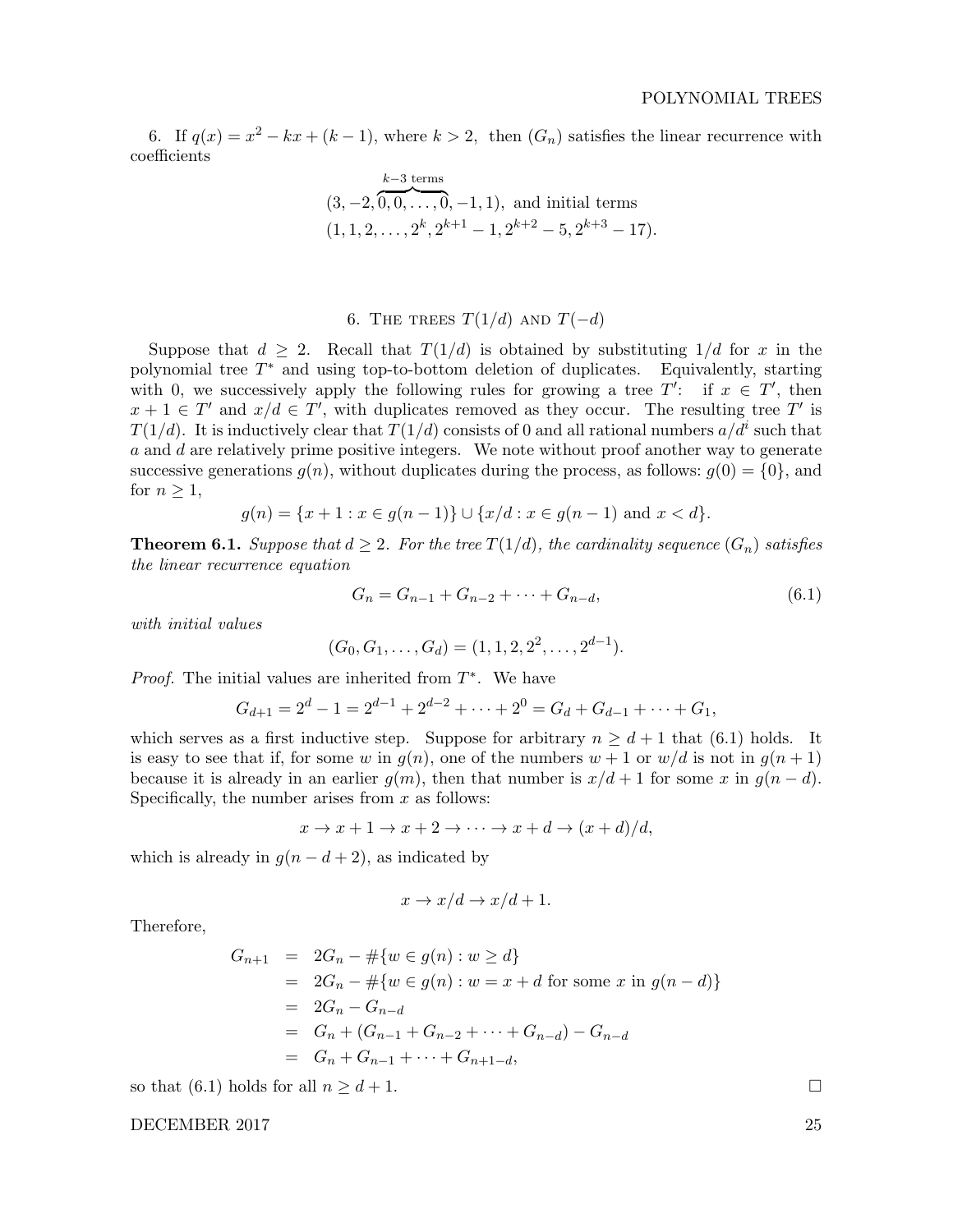Note that  $G_n$  in Theorem 6.1 can be counted by the number of fractions having denominators  $1, d, d^2, \ldots, d^{n-1}$ . For example, for  $d = 3$ , the fractions in  $g(7)$  are counted as  $1 + 2 + 6 +$  $14 + 14 + 6 + 1$ ; i.e., 1 fraction with denominator 1, and 2 with denominator 3, and 6 with denominator  $3^2$ , etc. The seven summands are identical to row 7 of a tribonacci triangle (A224598 in [5]).

As a corollary to Theorem 6.1, the generation sizes for the tree  $T(1/2)$  comprise the classical Fibonacci sequence:  $G_n = F_{n+1}$  for  $n \geq 0$ .

**Theorem 6.2.** Suppose that  $d \geq 2$ . For the tree  $T(-d)$ , the sequence  $(G_n)$  satisfies the linear recurrence (6.1) beginning at  $G_{2d+2}$ .

A proof of Theorem 6.2 is omitted. Note, in particular, that the tree  $T(-2)$  has  $(G_n)$  =  $(1, 1, 2, 4, 5, 8, 13, \ldots)$ , obtained by substituting 4 for 3 in the Fibonacci sequence. Initial values of  $(G_n)$ , for selected values of d, are shown in Table 7.

|                | Table 7. Initial values of $(G_n)$                                          |
|----------------|-----------------------------------------------------------------------------|
|                | $d   (G_0, G_1, \ldots, G_{2d+1})$                                          |
| $\overline{2}$ | (1, 1, 2, 4, 5, 8)                                                          |
| 3 <sup>1</sup> | (1, 1, 2, 4, 8, 14, 25, 46)                                                 |
| $\overline{4}$ | $(1, 1, 2, 4, 8, 16, \overline{30, 58, 111, 214})$                          |
| 5              | $(1, 1, 2, 4, 8, 16, 32, 62, 122, 240, 471, 926)$                           |
| 6              | $(1, 1, 2, 4, 8, 16, 32, 64, 126, 250, 496, 984, 1951, 3870)$               |
|                | $(1, 1, 2, 4, 8, 16, 32, 64, 128, 254, 506, 1008, 2008, 4000, 7967, 15870)$ |

# 7. MATHEMATICA PROGRAMS

This section shows Mathematica (version  $> 7$ ) code used to generate trees and sequences found elsewhere in the article. These may prove useful for further research.

```
Program 1 generates the polynomial tree T*
```

```
Expand[NestList[DeleteDuplicates[Flatten[Map[{#+1,x*#}&,#],1]]&,{1},7]]
Program 2 draws Figure 1
f:=\{ #+1, x #\}&;
graph=Most[Flatten[Map[Thread[{#,#}->f[#]]&,Flatten[Nest[f,0,4]]]]]
t=TreePlot[Expand[graph],Left,0,VertexLabeling->True,ImageSize->400]
Program 3 generates the tree T(r)r=Sqrt[2];z=10;
t=Expand[NestList[DeleteDuplicates[Flatten[Map[{#+1,r*#}&,#],1]]&,{0},z]];
s[0]=t[[1]];
s[n] := s[n] =Union[t[[n+1]], s[n-1]]g[n]:=Complement[s[n],s[n-1]];
Column[Table[g[n],{n,z}]]
Table[Length[g[n]],{n,z}]
Program 4 generates the tree T(1/d) as in Theorem 6.1
d=3;g[0]=\{0\};g[1]=\{1\};g[n] := g[n] =Union[1 + g[n-1], (1/d) Select[g[n-1], #< d\&]u = Table[g[n], \{n, 0, 7\}]Map[Length,u]
```